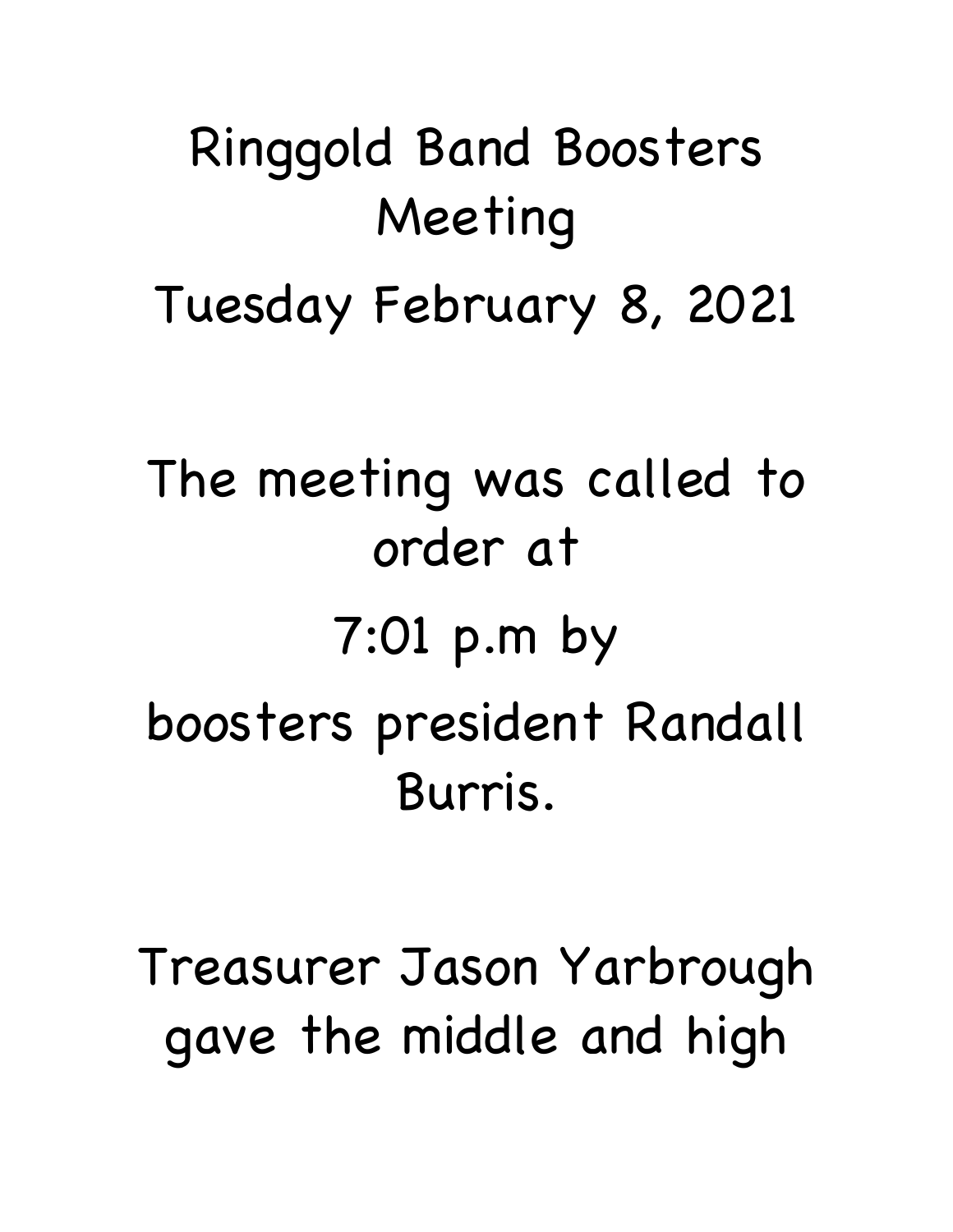school reports. Middle school snap raise did good. High doesn't have a lot of money going out right now.

Randall put a motion to the floor to elect a nominating committee.

The committee consists of Laura Yarbrough, Linda Varnell, Susan Farley, Candace Schrodder and Mrs. Gothard. The motion passed.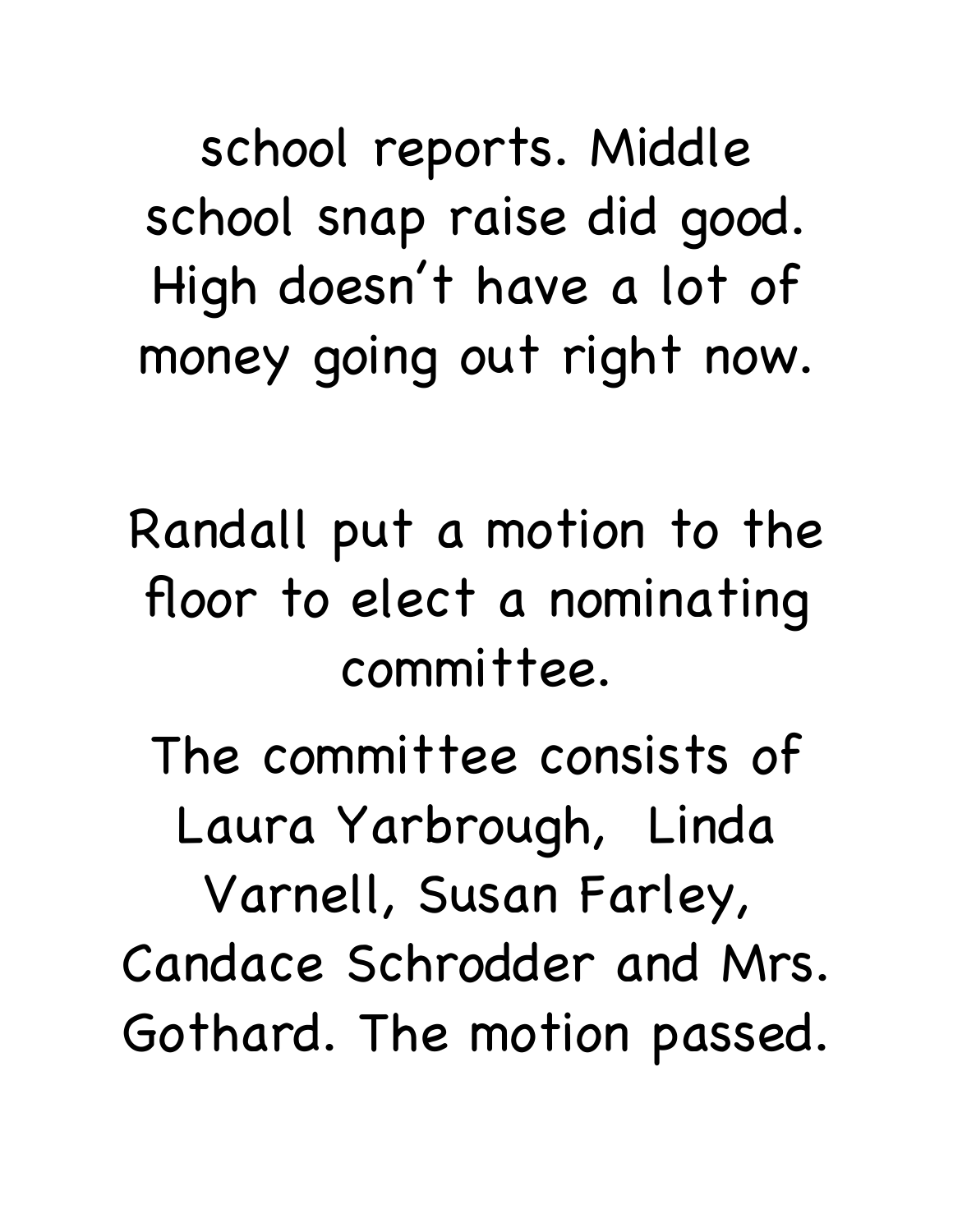There will also need to be committees for these upcoming events that the band participates in. Football program, Instructor Lunch, Concession stand, Ritz, (Coke sale and 3rd quarter meal. Still checking on these 2).

The Ritz fundraiser concert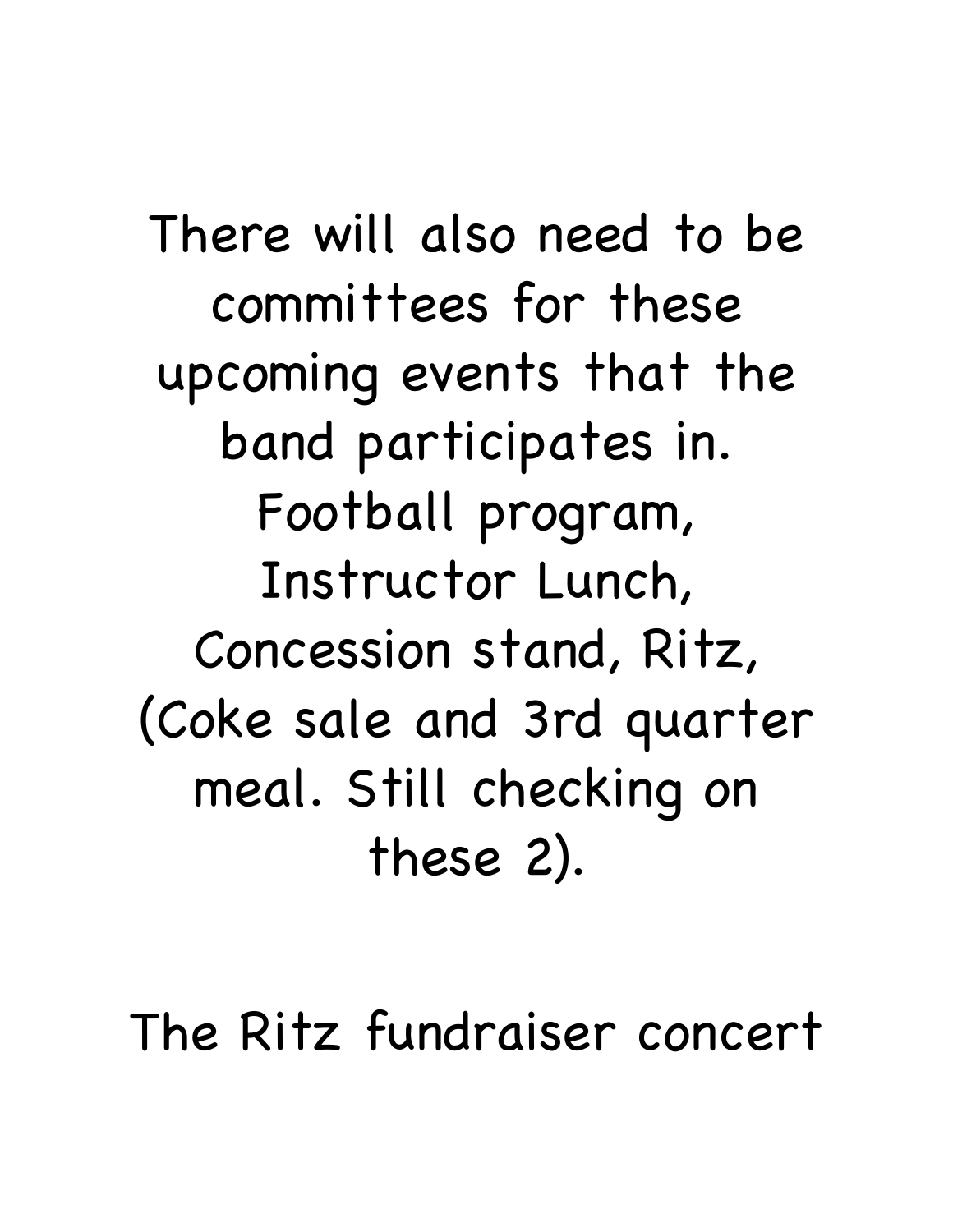will be April 29, 2022. Silent Auction with proceeds going to the general fund. Volunteers needed for donations and basket wrapping.

Middle School Director Report Garland; 14 in District honor band March 8 winter concert Please donate any unwanted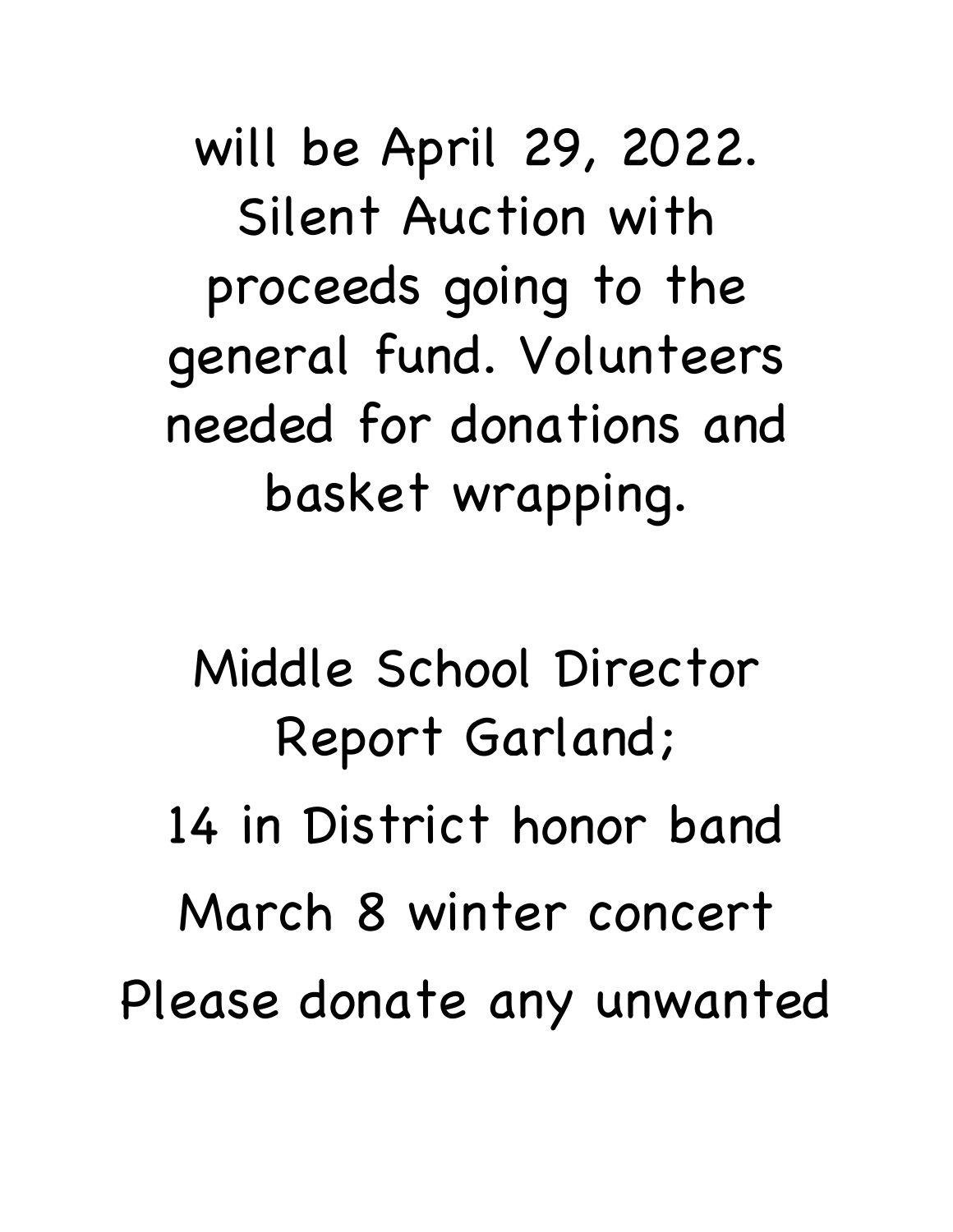## formal wear.

## High School Director Report Wright; Thur-Sat District Honor band. Thanks Mrs.Yarbrough for setting up the hospitality room.

Oct 1 & 8 will possibly be the contest dates for the